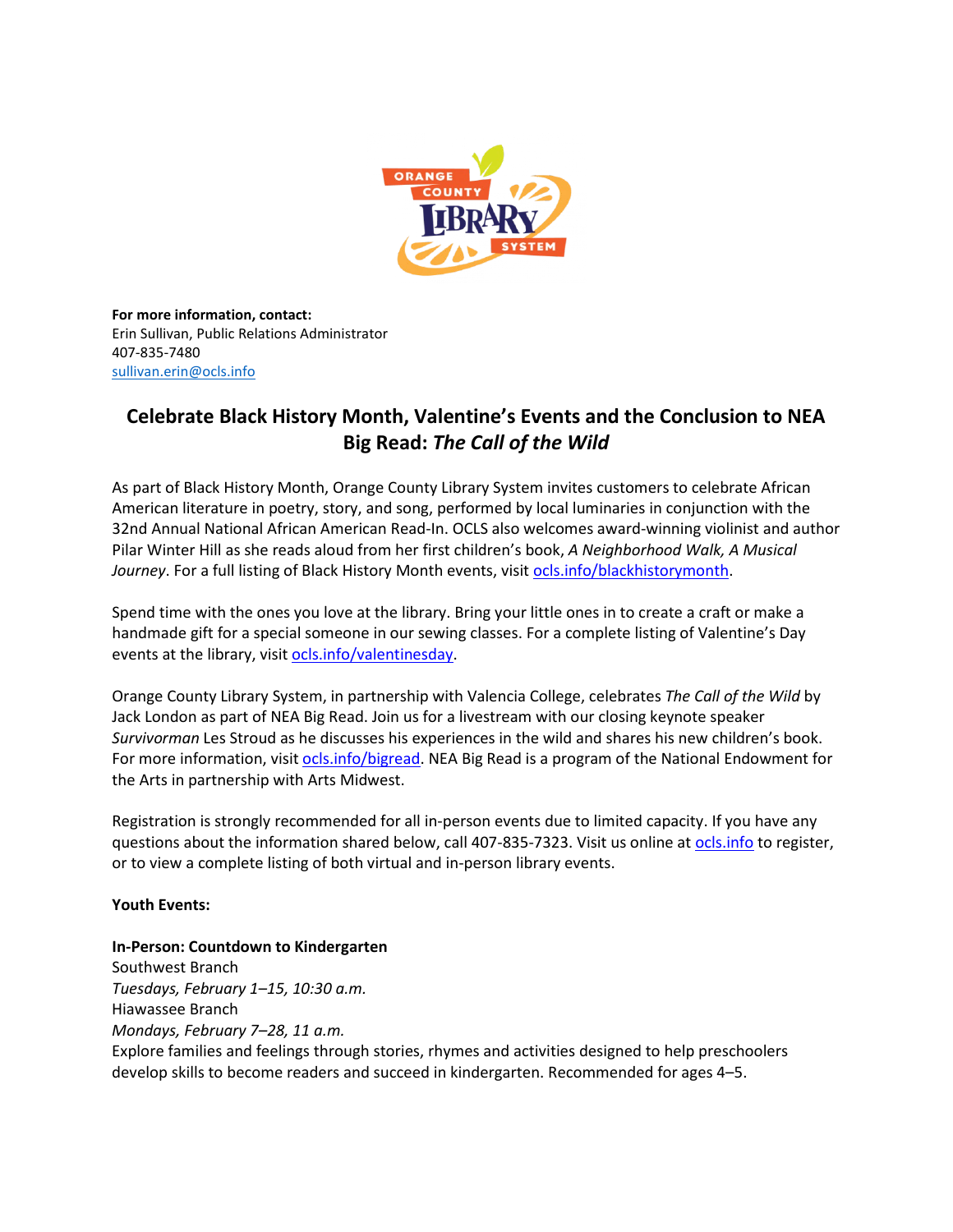#### **In-Person: Science of Love**

Southwest Branch *Wednesday, February 2, 3 p.m.* Windermere Branch *Monday, February 7, 4 p.m.* West Oaks Branch *Wednesday, February 9, 4 p.m.* South Creek Branch *Saturday, February 12, 2 p.m.* Hiawassee Branch *Monday, February 14, 4:30 p.m.* We may not be making love potions, but this event is sure to get your heart beating with fun science experiments and STEM challenges. Recommended for ages 6–12.

## **In-Person:** *To Be a Drum* **Celebration**

16150 Pebble Bluff Loop, Winter Garden, FL 34787 *Saturday, February 5, 10:30 a.m.* Chickasaw Branch *Monday, February 14, 11 a.m.* West Oaks Branch *Friday, February 18, 1:30 p.m.* Eatonville Branch *Saturday, February 19, 3 p.m.* Be inspired by dancing and drumming as we hear the rhythm of the Earth through a storytelling performance of *To Be a Drum* by Evelyn Coleman. Recommended for families.

#### **In-Person: Alma Thomas Art**

Southeast Branch *Saturday, February 5, 11 a.m.* Hiawassee Branch *Wednesday, February 9, 4:30 p.m.* Southwest Branch *Wednesday, February 16, 3 p.m.* Winter Garden Branch *Wednesday, February 16, 3:30 p.m.* Washington Park Branch *Wednesday, February 16, 4 p.m.* South Creek Branch *Saturday, February 26, 2 p.m.* Honor African American artist Alma Thomas and create your own colorful abstract work of art. Recommended for families with children ages 6 and up.

#### **In-Person: Preschool Yoga with PLAYologist Yolonda**

Chickasaw Branch *Monday, February 7, 11 a.m.* Preschool yoga classes with Yolonda Deon are fun-filled yoga, meditation and mindfulness sessions with a twist that uses a trauma-informed PLAY-based yoga curriculum.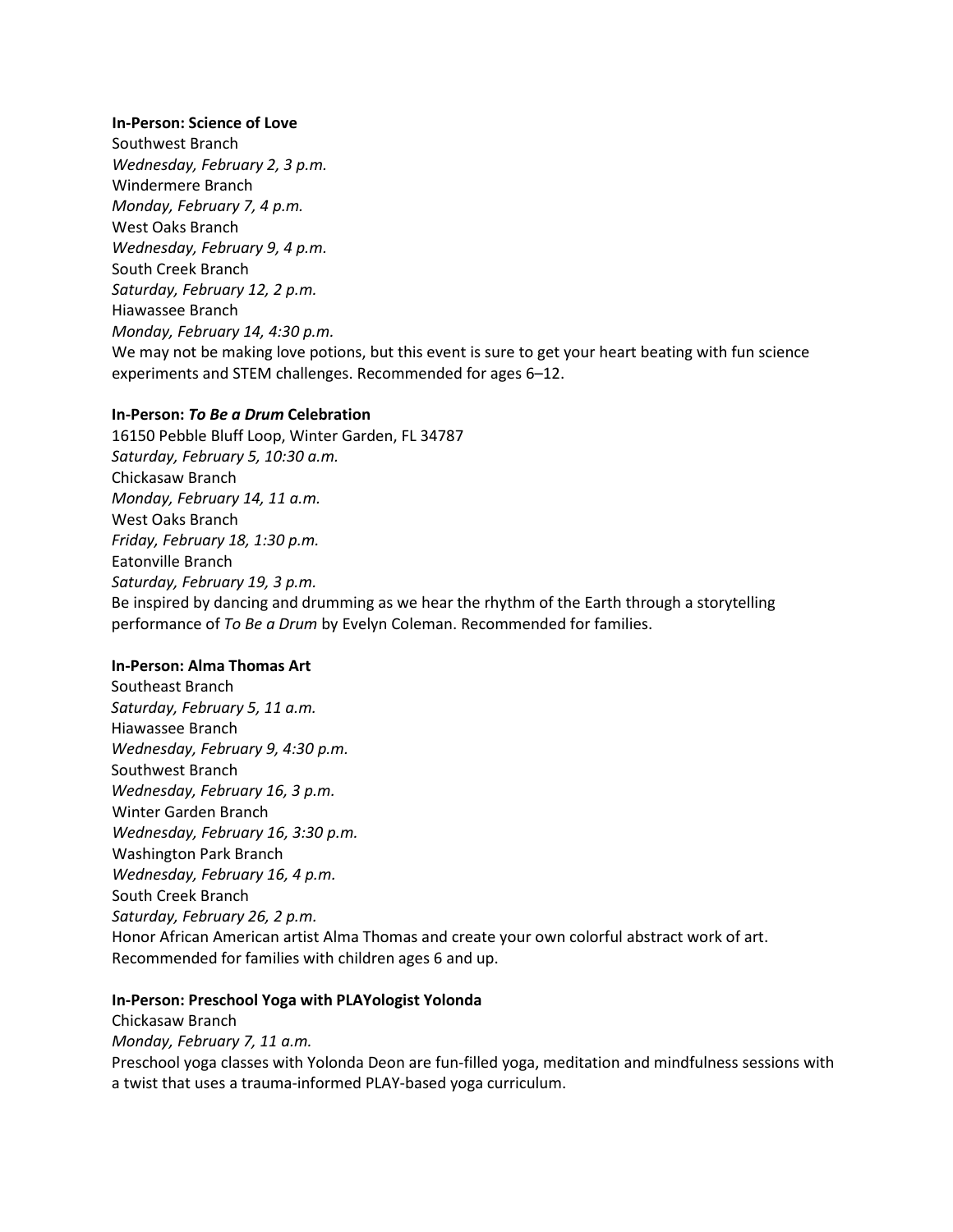## **In-Person: Baby's First Valentine's Day**

Southeast Branch *Monday, February 7, 11 a.m.* Southwest Branch *Monday, February 14, 10:30 a.m.* Explore sensory activities made with love and help baby develop fine and gross motor skills. Recommended for ages 0–18 months and caregivers.

## **In-Person: Children's Author Storytime featuring Pilar Winter Hill**

Orlando Public Library *Wednesday, February 16, 11–11:30 a.m.* Celebrate Black History Month with award-winning violinist, Pilar Winter Hill. Listen as she reads her first children's book, *A Neighborhood Walk, A Musical Journey*.

## **Virtual: Hip-Hop Artist Fyütch**

*Saturday, February 19, 4:30 p.m.* Music and social justice artist Fyütch presents a high-energy hip-hop concert for Black History Month, full of joy, dance moves and facts about Black pioneers past and present.

## **General Events:**

## **Virtual: Woven Record – Chilkat Textile as Historical Documents**

*Tuesday, February 1, 7:30 – 8:30 p.m.*

Indigenous artists of Alaska and Canada's Northwest coasts create intricate finger-twined textiles which take years to complete. Renowned Tlingit artist Lily Hope shares her philosophy on the craft. NEA Big Read is a program of the National Endowment for the Arts (NEA) in partnership with Arts Midwest.

#### **In-Person: Sewing – Heart Pillow**

West Oaks Branch *Friday, February 4, 10 a.m.–Noon* We're celebrating love by making a heart pillow. You'll need basic sewing skills to create this project.

#### **In-Person: Livestream Keynote with** *Survivorman* **Les Stroud**

Chickasaw Branch *Saturday, February 5, 2–3 p.m.* Join us at the Chickasaw branch for a Livestream of the NEA Big Read Keynote with Les Stroud, creator and star of Discovery Channel's *Survivorman*.

#### **Virtual: NEA Big Read Keynote with** *Survivorman* **Les Stroud**

*Saturday, February 5, 2–3 p.m.* Les Stroud, creator of the survival TV genre and world explorer, tells of his experiences in the wild and shares his new children's book.

#### **In-Person: Family History Fair**

West Oaks Branch *Saturday, February 12, 11 a.m.–2 p.m.* Connect with some of the many resources, societies and organizations available to help with your family